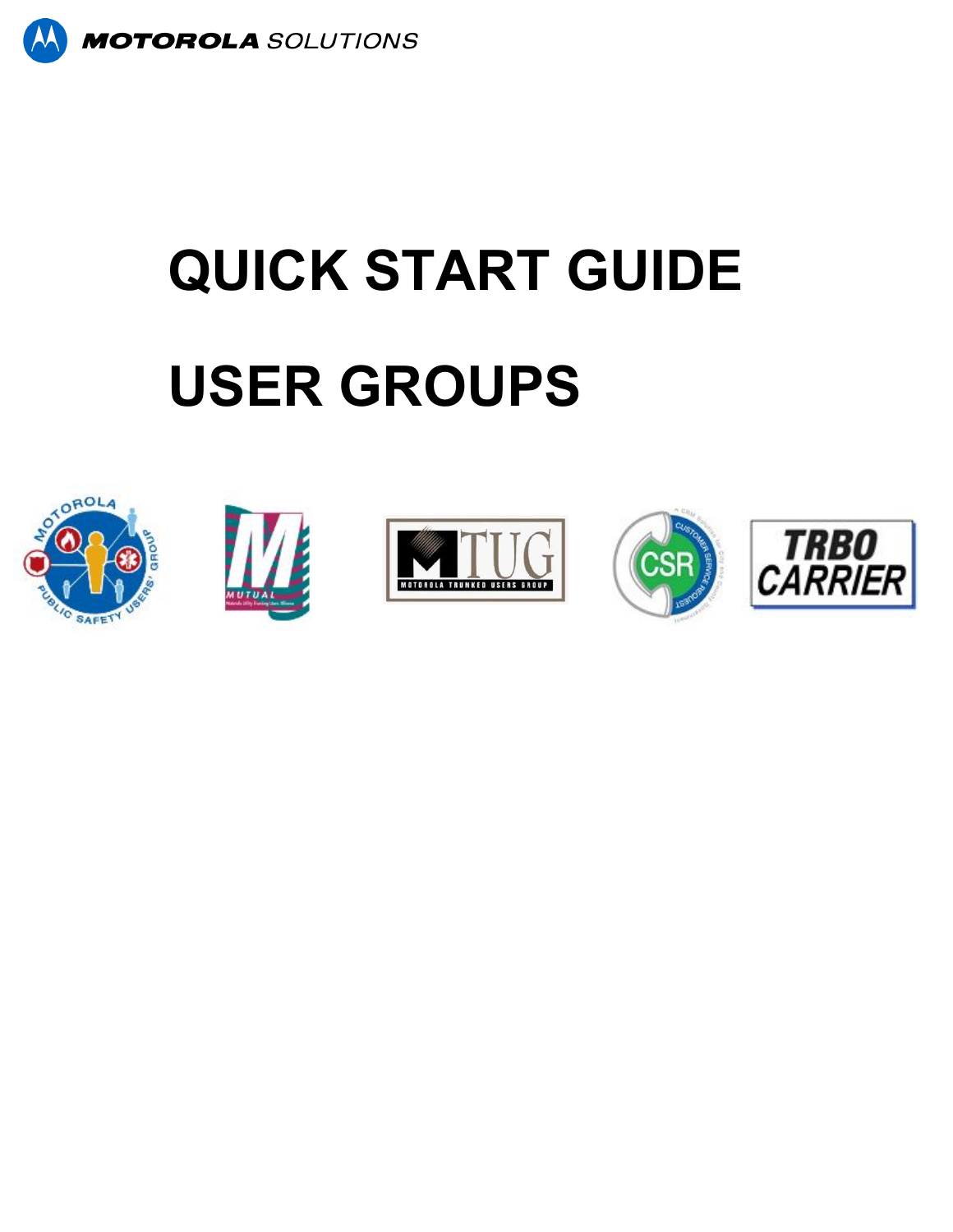

# **MOTOROLA SOLUTIONS USER GROUPS**



# **Welcome to Motorola Solutions Communities**

This Quick Start Guide will help you navigate and engage in your user group forum experience. Please reach out to your user group contact below if you have any questions or need help troubleshooting.

- **MTUG Contact: Lauren Mora**
- MPSUG Contact: Tom Malanfant
- CSR Contact: Tom Malanfant
- **MUTUAL Contact: Connie Allen**
- **TRBO Carrier Contact: John Jaderholm**

Also be sure to check out and follow the **[Motorola Solutions Blogs](http://www.motorolasolutions.com/en_us/communities.html)** to keep updated on the latest industry trends and insights.

The following sections will guide you through the User Group experience and will provide details on how to customize the experience to your needs.

Browse to [https://www.motorolasolutions.com/en\\_us/usergroups.html](https://www.motorolasolutions.com/en_us/usergroups.html) to start your walk-through!

# **Changing your Email Notifications**

When you are active in your community, you may receive emails alerting you to activity on content and places you are following. You can edit your preferences to choose what content you receive email notifications about and how you view the content with which you interact.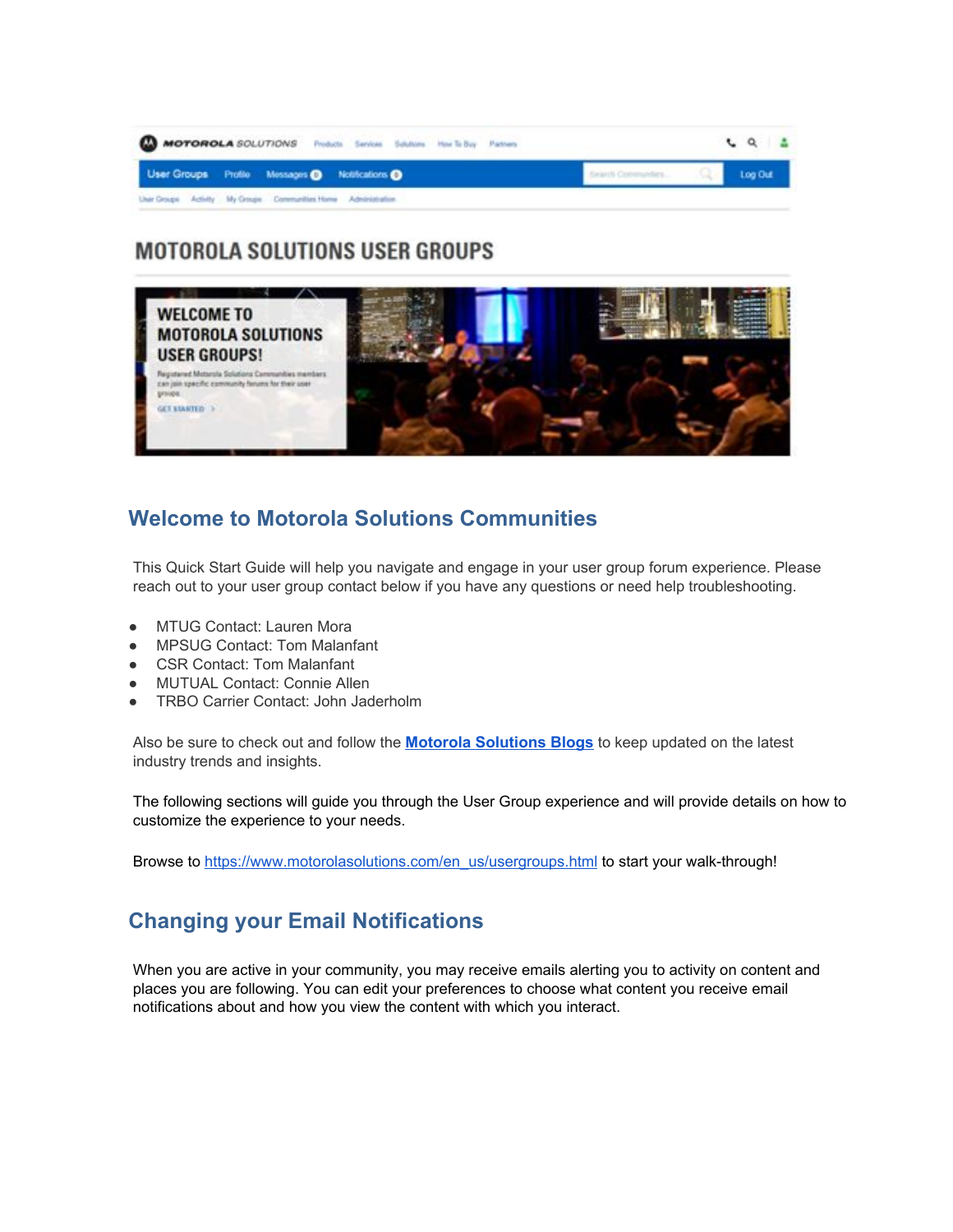### **To view or change your email notifications:**

1. Click on the word Notifications in the blue navigation bar

**User Groups** Profile Messages <sup>O</sup> Notifications<sup>O</sup> رام

2. On the right side of the page, click on the word Notification Settings.

Notification Settings  $\bullet$ 

3. On the left side of the page, select Web to view your settings.



4. To change the setting, select the appropriate radio button for yes or for no.

| Web   | WHAT YOU WILL GET NOTIFIED ABOUT ON THE WEB                               |                                                |
|-------|---------------------------------------------------------------------------|------------------------------------------------|
| Email | Activity that involves content you created:<br>Votes                      | Yes o<br><b>No</b>                             |
|       | Replies/Comments                                                          | <b>No</b><br>Yes o<br>$\overline{\mathcal{L}}$ |
|       | Activity that involves content you're following:                          | Yes o<br>No<br>$\boldsymbol{J}$                |
|       | Activity that involves people you're following:                           | Yes $\circ$<br><b>No</b><br>$\bullet$          |
|       | Activity from the community that involves you:<br><b>Private Messages</b> | <b>No</b><br>Yes                               |
|       |                                                                           | <b>Save</b>                                    |

- 5. Repeat for the same process for Email.
- 6. Click the Save button to save your changes. A confirmation message will appear on the page to acknowledge that your changes have been saved.

Notification preferences saved successfully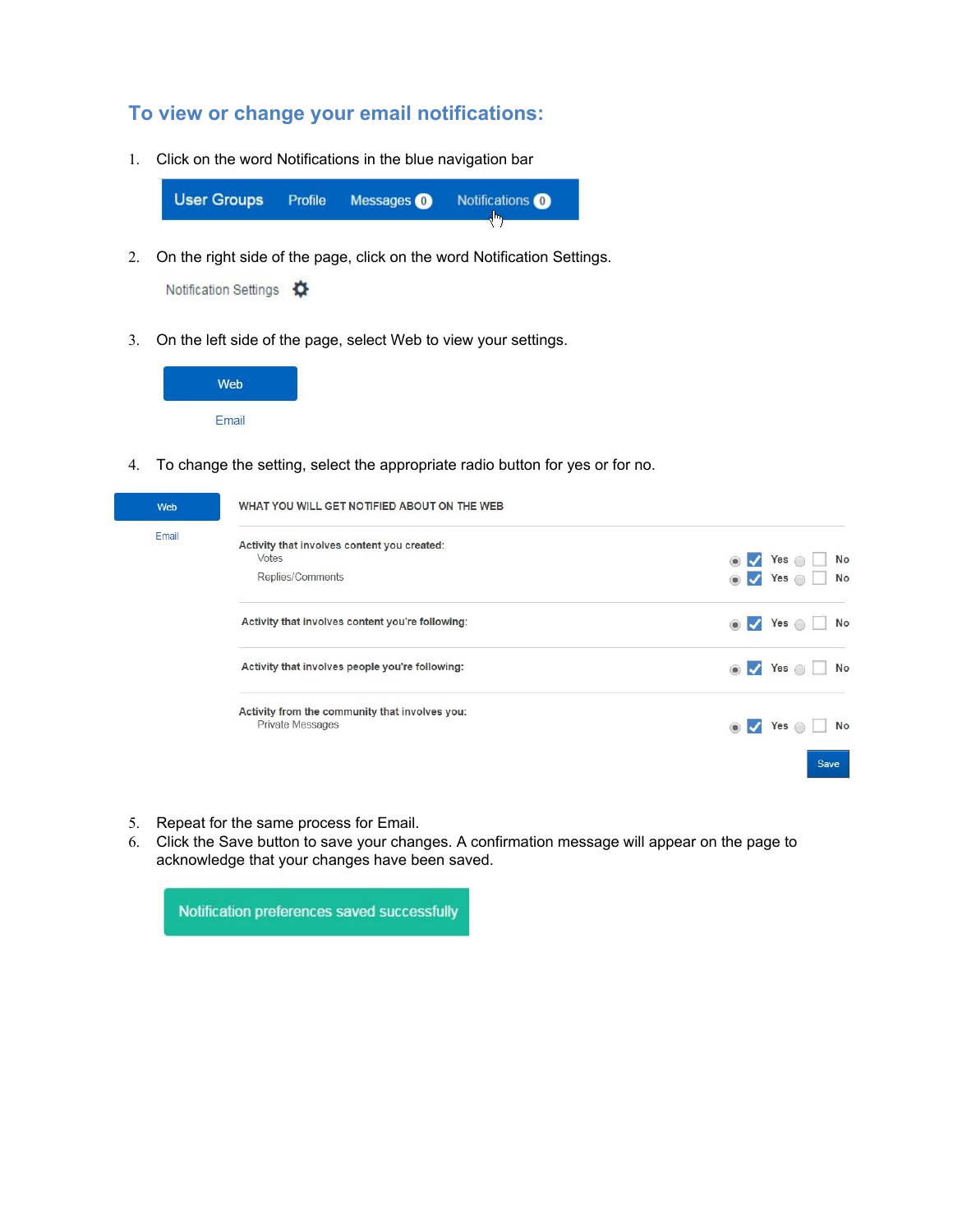# **Updating your Profile Settings and Password**

You can view and edit your profile information by clicking on the word Profile in the blue navigation bar.

|  |  |  | User Groups Profile Messages <b>O</b> Notifications <b>O</b> |  |
|--|--|--|--------------------------------------------------------------|--|
|--|--|--|--------------------------------------------------------------|--|

When the page reloads you will see all of your profile information and you have the option to update your personal information, as well as, to update your password.

## **To update your information:**

Click on the blue box called Edit Profile.



The page will refresh and you can update the information in the text boxes. When you have finished editing your information in the text boxes, be sure to save the changes by clicking on the Save Changes box.



#### **To update your password:**

Click on the blue box labeled Change Password.

**Change Password** 

After you click on the blue box, a pop-up window will appear and you can modify your password. Be sure to save your changes.

X

| <b>CHANGE PASSWORD</b> |  |
|------------------------|--|
|                        |  |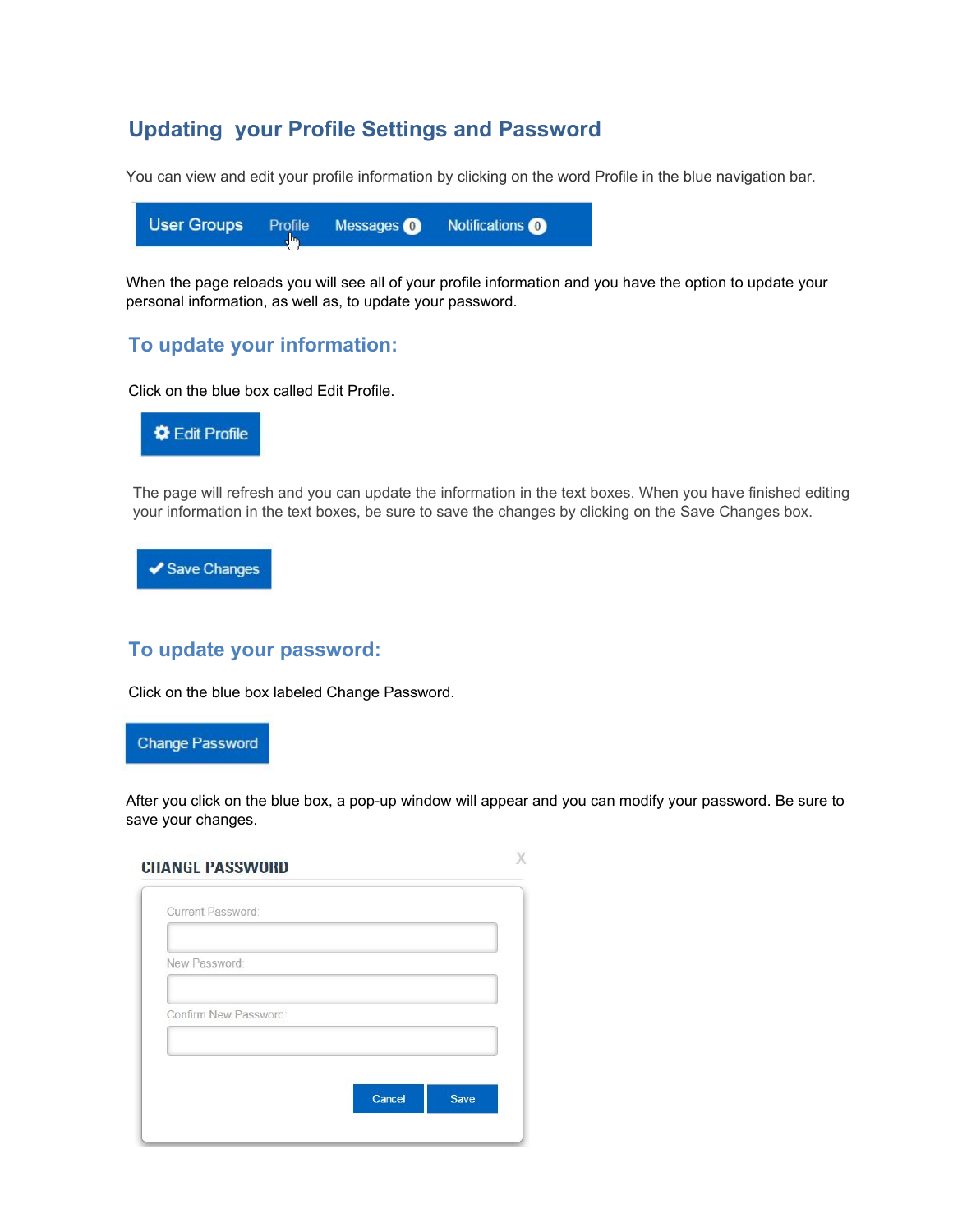# **How to Search or Find Content and People**

There are a few ways to help you find people, places and conten**t**. Please use the Search box in the top navigation bar to find content across the entire Communities site.

| <b>MOTOROLA</b> SOLUTIONS Probab Seriou Soldies Park By Patron  |                     | $CQ = 2$ |
|-----------------------------------------------------------------|---------------------|----------|
| User Groups Profile Messages @ Notifications                    | Seattly Communities | Log Out  |
| Liver Groups Activity My Groups Communities Home Administration |                     |          |

### **To search people:**

1. Navigate to the Members area by clicking on the word Members in the tabbed navigation Note: In order to view the tabbed navigation, you must be a registered user of one of the User Groups..

| <b>DISCUSSIONS</b> | <b>ABOUT US</b> | <b>CALENDAR</b> | 0&A | <b>FILES</b> | <b>ACTIVITY</b> | <b>SUB GROUPS</b> | <b>MEMBERS</b><br>վԽ |
|--------------------|-----------------|-----------------|-----|--------------|-----------------|-------------------|----------------------|
|                    |                 |                 |     |              |                 |                   |                      |

2. In the Search box, type the person's first or last name and click the Go! button.

| John                   |                         |        | Gol |
|------------------------|-------------------------|--------|-----|
| <b>User</b>            | Abstract                | Action |     |
| Adam Johnson<br>ß.     | No Description          |        |     |
| <b>B JOHN</b>          | No Description          |        |     |
| Christopher Johnson    | No Description          |        |     |
| <b>John Bowes</b>      | No Description          |        |     |
| <b>Johnny Campbell</b> | No Description          |        |     |
| <b>John Cooper</b>     | No Description          |        |     |
| <b>John Estell</b>     | No Description          |        |     |
| <b>John Jurek</b>      | No Description          |        |     |
| John Kafka             | No Description          |        |     |
| <b>John Carter</b>     | No Description          |        |     |
|                        | Previous<br><b>Next</b> |        |     |

Search results for your search query will display on the page. Click the person's name to access their profile.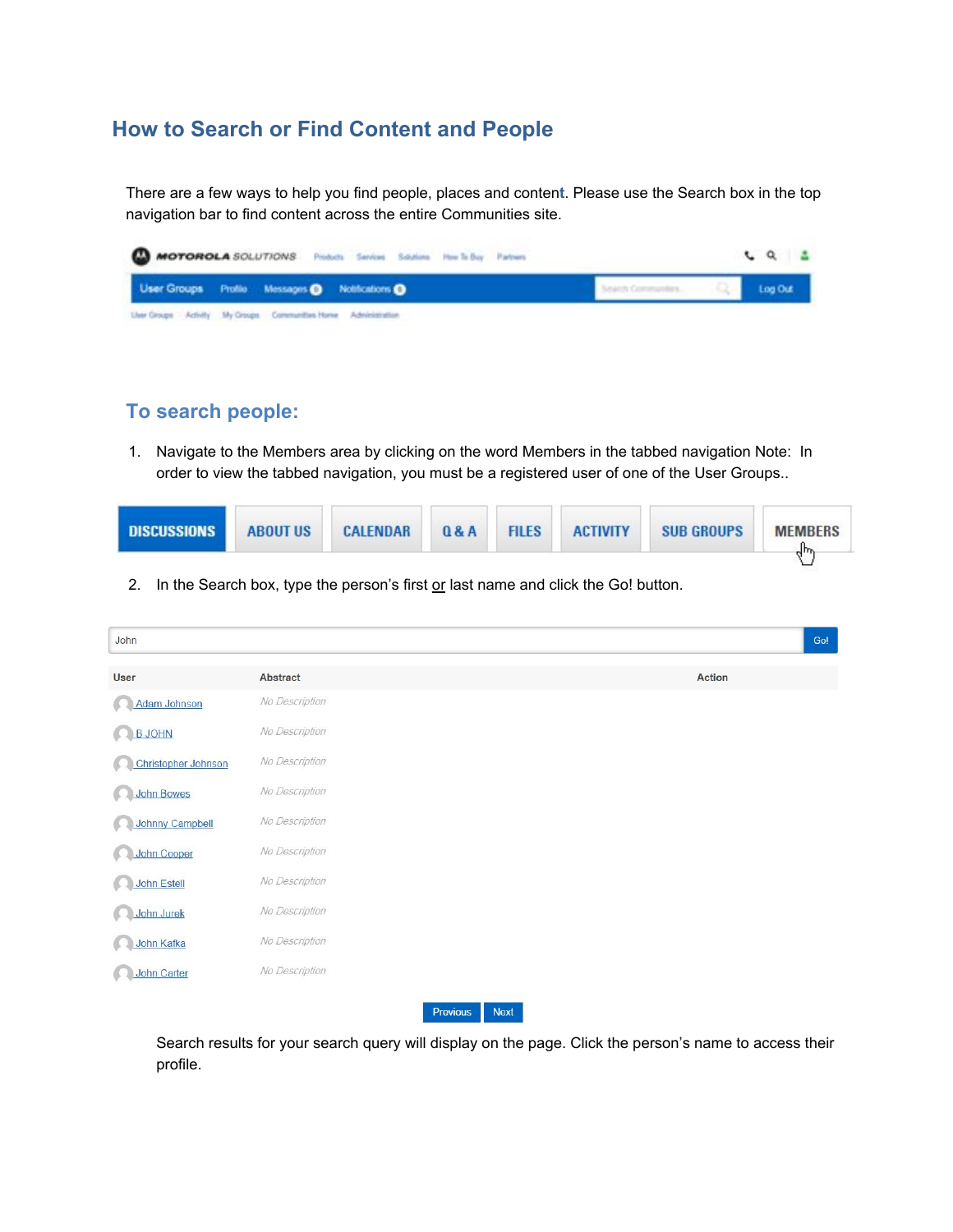#### **To search content associated with a person:**

1. Navigate to the User Group landing page here:

[https://www.motorolasolutions.com/en\\_us/usergroups.html](https://www.motorolasolutions.com/en_us/usergroups.html) and use the Search box at the top blue navigation bar. Type a person's name and press the enter key. If the person that you are searching for has a common first or last name, you should use the less common of the two for better search results (e.g., search "Connie" rather than "Allen" or "Mowthorpe" rather than "Chris").

|  | User Groups Profile Messages 1 Notifications 1 | Connie | Log Out |
|--|------------------------------------------------|--------|---------|
|  |                                                |        |         |

2. The page will refresh and display all of the content associated with the person who you searched for. A partial listing is below of the search results.

| Connie              |  |
|---------------------|--|
| Showing 197 results |  |
|                     |  |

#### **E REGISTER FOR THE NATIONAL MTUG MEETING TODAY!**

Connie Allen - Created 35 days ago

As a member of the Motorola Trunked Users Group you are invited to attend the 2014 MTUG National Meeting WHEN Thursday, August 7 & Friday, August 8, 2014 WHERE Hotel Monteleone 214 Royal Street New Orleans, Louisiana 70130 RSVP BY July 28, 2014 Register to attend, click the link below: http://www.cvent.com/d/54adak

#### **E MOTOROLA SURVEY: YOUR EXPERIENCE AND NEEDS COUNT!**

Connie Allen - Created 35 days ago

http://websurvey.motorolasolutions.com/25852100439281Unified MVPN provides a network and client solution for MSI and 3P devices. The goal of Unified MVPN is for a single interoperable solution supporting Mobility, application steering, High Assurance and Quality of Service features. Please help us understand your viewpoints better by completing the survey on the above link.

#### **E NATIONAL PUBLIC SAFETY COMMUNICATIONS WEEK THANK YOU**

Connie Allen - Created 35 days ago

National PublicSafety Communications Week BlogKaren Carlson, Manager, PSA Product Management andPremierOne PortfolioThank You for a JobWell Donel Almost everyone has a 9-1-1 story or has heard about one onthe news. From the ridiculous – someone calls to complain about a fast-foodorder or for directions to the mall – to incredibly intense, life-threateningcalls. A terrified wife hides from her abusive husband as he searches for herwith a gun, a man trannad in a hurning anartmant or a cruing child who can'twake un his mom. In honor of NationalPublic Safaty Communications Week it se

ш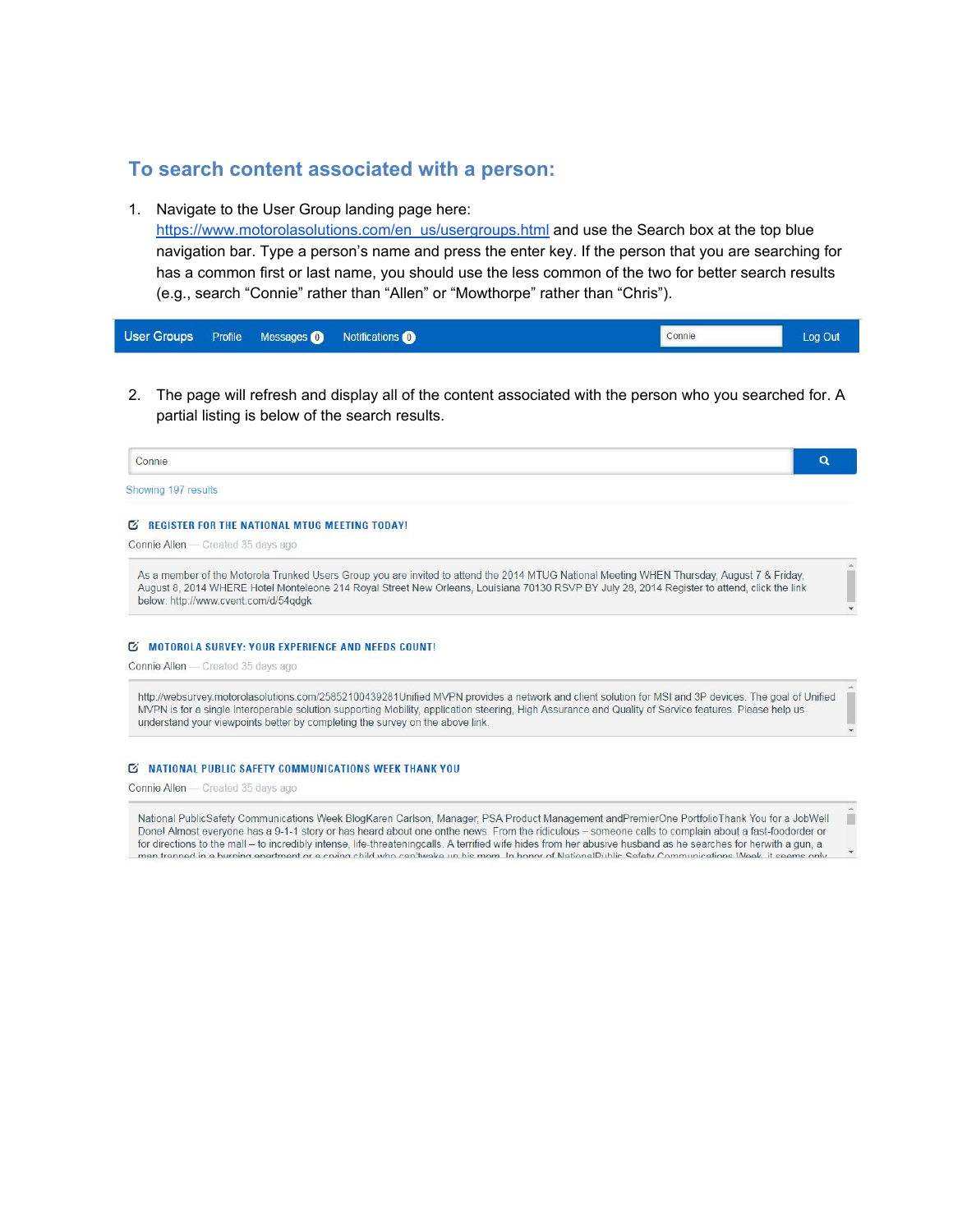## **To find content:**

1. Navigate to the User Group landing page here:

[https://www.motorolasolutions.com/en\\_us/usergroups.html](https://www.motorolasolutions.com/en_us/usergroups.html) and use the Search box at the top of the page to find content by typing in a few words or partial words that you would like to search. The Search box will display content that matches your search query in a listing that you can click on to access. Below is example search on a partial words of "meeting ag" (meeting agenda).

|            | meeting ag                                                                                                                |
|------------|---------------------------------------------------------------------------------------------------------------------------|
|            | <b>Z</b> Register for the National MTUG Meeting Today!<br>/en_us/usergroups/groups/mtug/sub-groups/2014-nation            |
|            | <b>E</b> MUTUAL Annual Meeting Presentations and Agenda<br>/en_us/usergroups/groups/mutual.topic.html/mutual_ann          |
| <b>IPS</b> | G Register here for MUTUAL Reception and/or Meeting<br>/en_us/usergroups/groups/mutual.topic.html/register_her            |
|            | Meeting Agenda MUTUAL Annual: Denver May 1st<br>and 2nd<br>/en_us/usergroups/groups/mutual.topic.html/meeting_ag          |
|            | MUTUAL Meeting presentations from May 4th 2015<br>Atlanta<br>/en us/usergroups/groups/mutual.topic.html/mutual_me         |
|            | 4th 8AM to Annual MUTUAL Meeting Monday, May 4th 8AM to<br>2PM<br>/en us/usergroups/groups/mutual.topic.html/annual mut   |
|            | K MTUG August Meeting Agenda: Go to Presentations<br>on MTUG site<br>/en us/usergroups/groups/mutual.topic.html/mtug_augu |
|            | MUTUAL Presentations May Meeting 2014<br>/en_us/usergroups/groups/mutual.topic.html/mutual_pre                            |
| rola Solu  | ■ Plan for MUTUAL Meeting in May<br>/en us/usergroups/groups/mutual.topic.html/plan_for_m                                 |
|            | MUTUAL Annual Meeting Slides Posted                                                                                       |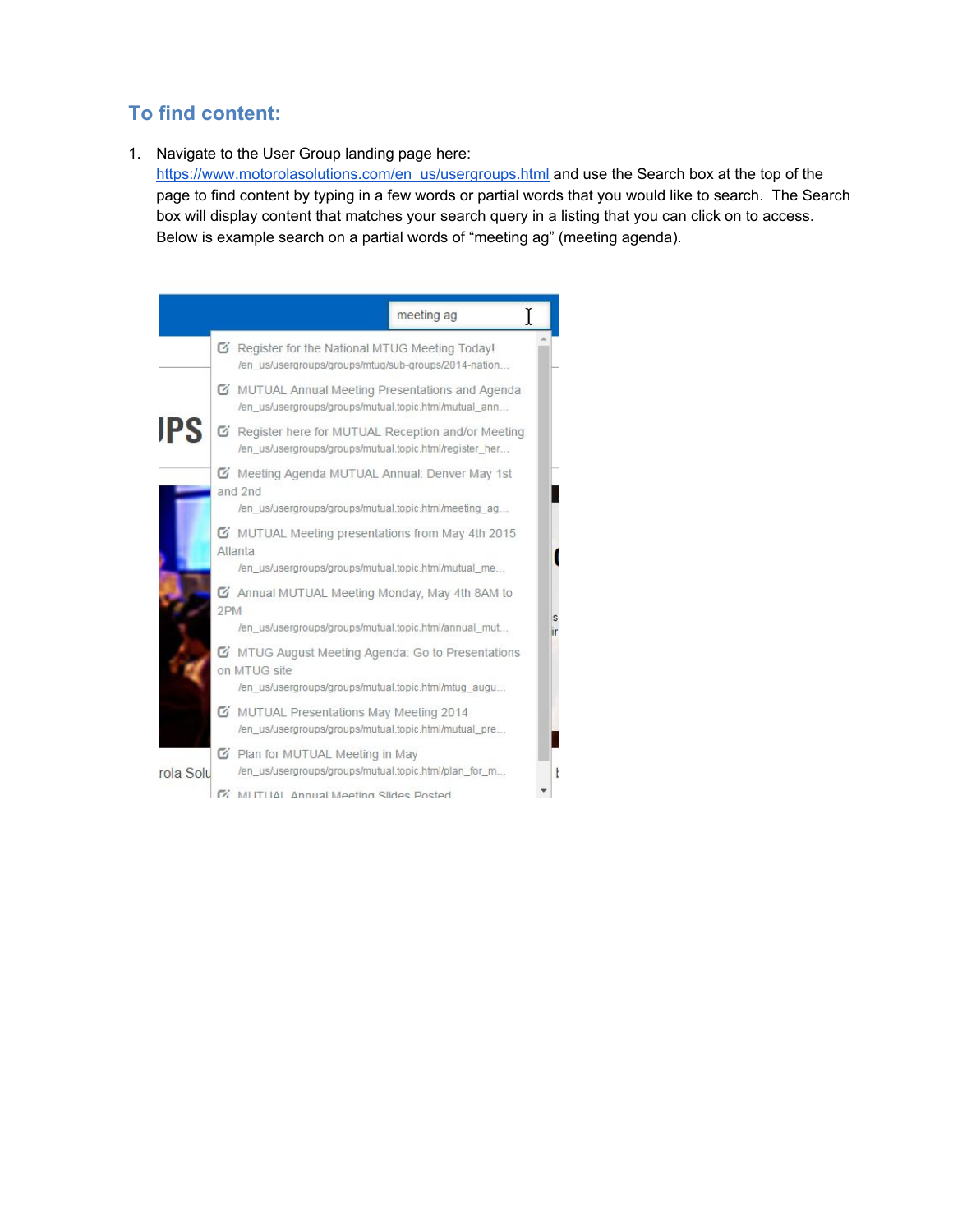2. A listing of search results can be also be displayed on the page by entering your search query in the Search box that spans the width of the page, and then pressing the enter key. Below is an example.



# **Finding Content via the Tabbed Navigation**

Use the tabbed navigation to browse people, places and content tabs to help find things you may have seen before, or to discover things you may not yet know about. Note: In order to view the tabbed navigation, you must be a registered user in one of the User Groups.



#### **Overview:**

- Discussions: overview on discussion topics, raised in the User Group.
- About Us: overview on the User Group purpose, its administrators and helpful links.
- Calendar: overview on past and future events.
- Q & A: overview on questions asked and answered, as well as the option to post a question.
- Files: documentation storage, as well as, the option to upload a document.
- Activity: overview on your activities within the User Group, as well as, a list of all activities.
- Sub Groups: overview on all sub groups within the main User Group. For information and discussions within the Sub Group, please click on the chosen Sub Group. From here you can browse the content associated with the Sub Group. A Sub Group can also have further Sub Groups: again, please click on the tab Sub Group in the navigation bar to go down a further level.
- Members: overview of all members of the User Group, including the ability to search for members.

## **How to Ask a Question**

If you would like to post a question for others to answer, you need to navigate to the Question & Answer (Q & A) area, which can be found in the tabbed navigation. Click on Q & A to be redirected to the Q & A page.

| <b>DISCUSSIONS</b> | <b>ABOUT US</b> | CALENDAR | 0.8A | <b>FILES</b> | <b>ACTIVITY</b> | <b>SUB GROUPS</b> | <b>MEMBERS</b> |
|--------------------|-----------------|----------|------|--------------|-----------------|-------------------|----------------|
|                    |                 |          | ⊿m   |              |                 |                   |                |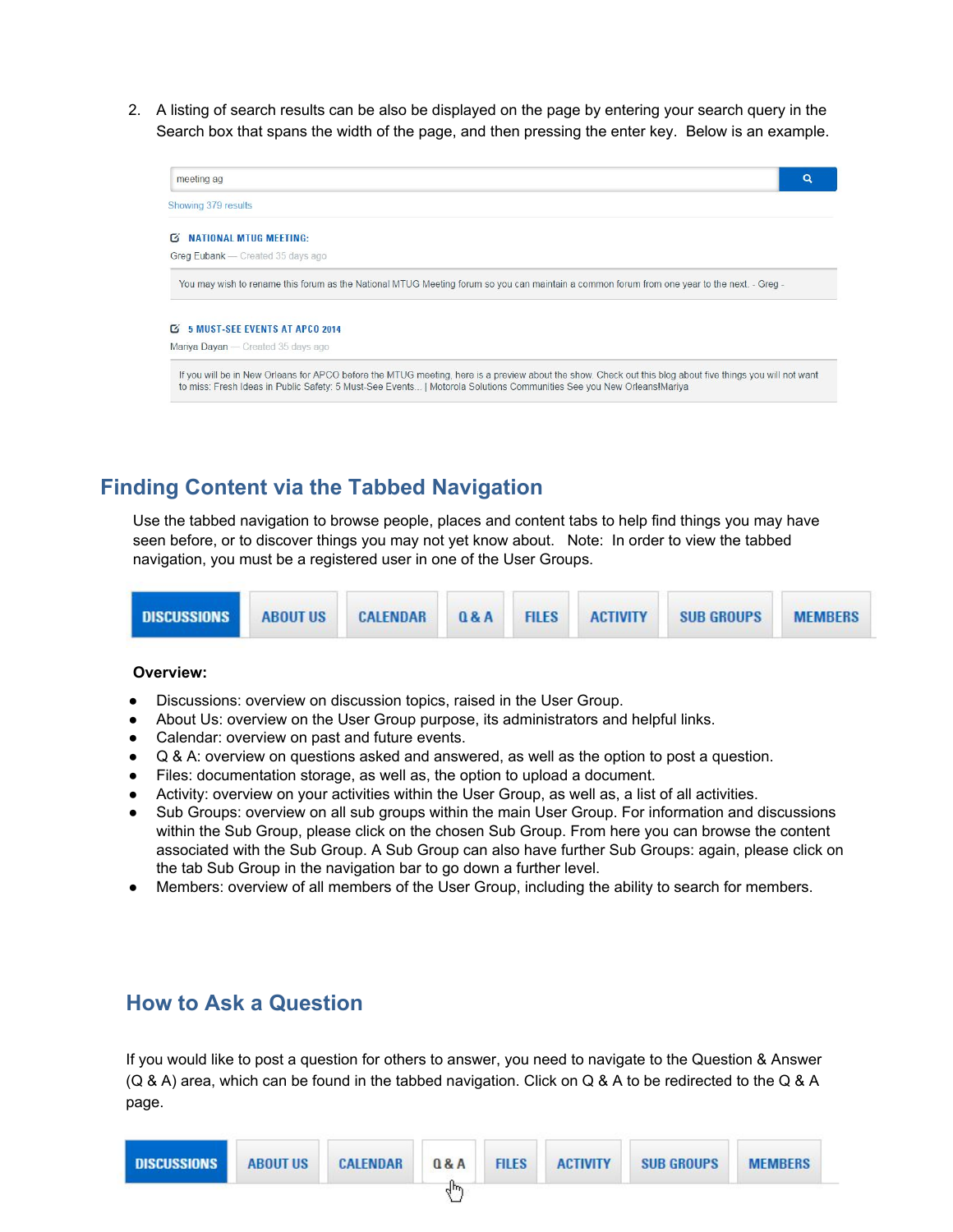#### **To ask a question:**

1. Click the button labeled New Question, which will open a new section on the page.

# **QUESTIONS**



2. Enter your question in the top text box next to your profile photo. See below for an example:

| <b>New Question</b> | Follow -                                                                                                          | Newest - |
|---------------------|-------------------------------------------------------------------------------------------------------------------|----------|
|                     | Where will the 2017 MTUG conference be located?                                                                   |          |
|                     |                                                                                                                   |          |
|                     | Has the 2017 MTUG conference location been chosen? Please advise so I can begin my travel planning.<br>Thank you. |          |
|                     |                                                                                                                   |          |
|                     |                                                                                                                   | C.       |
|                     |                                                                                                                   |          |
|                     | <b>Conferences</b> × Add a tag                                                                                    |          |
|                     | Attach<br>Cancel                                                                                                  | Ask      |

- 3. Enter a tag in the "Add a Tag" box, by typing in in a tag and then selecting the appropriate tag from the pre-populated list. Note: You can add multiple tags.
- 4. Write additional comment in the content field. You can format your text however you'd like, and you can insert images. Note: This is a required field (in case no additional comments are required, please repeat your question).
- 5. Attachments are optional and can be added by clicking the Attach button.
- 6. Click the Ask button to submit your question.
- 7. The page will refresh to show that your question has been submitted

#### **QUESTIONS**



## **How to Start a Discussion**

Discussions allow you to ask a question, seek out suggestions, state an observation or assertion to get feedback, or report a problem. Members of your community can contribute by posting replies.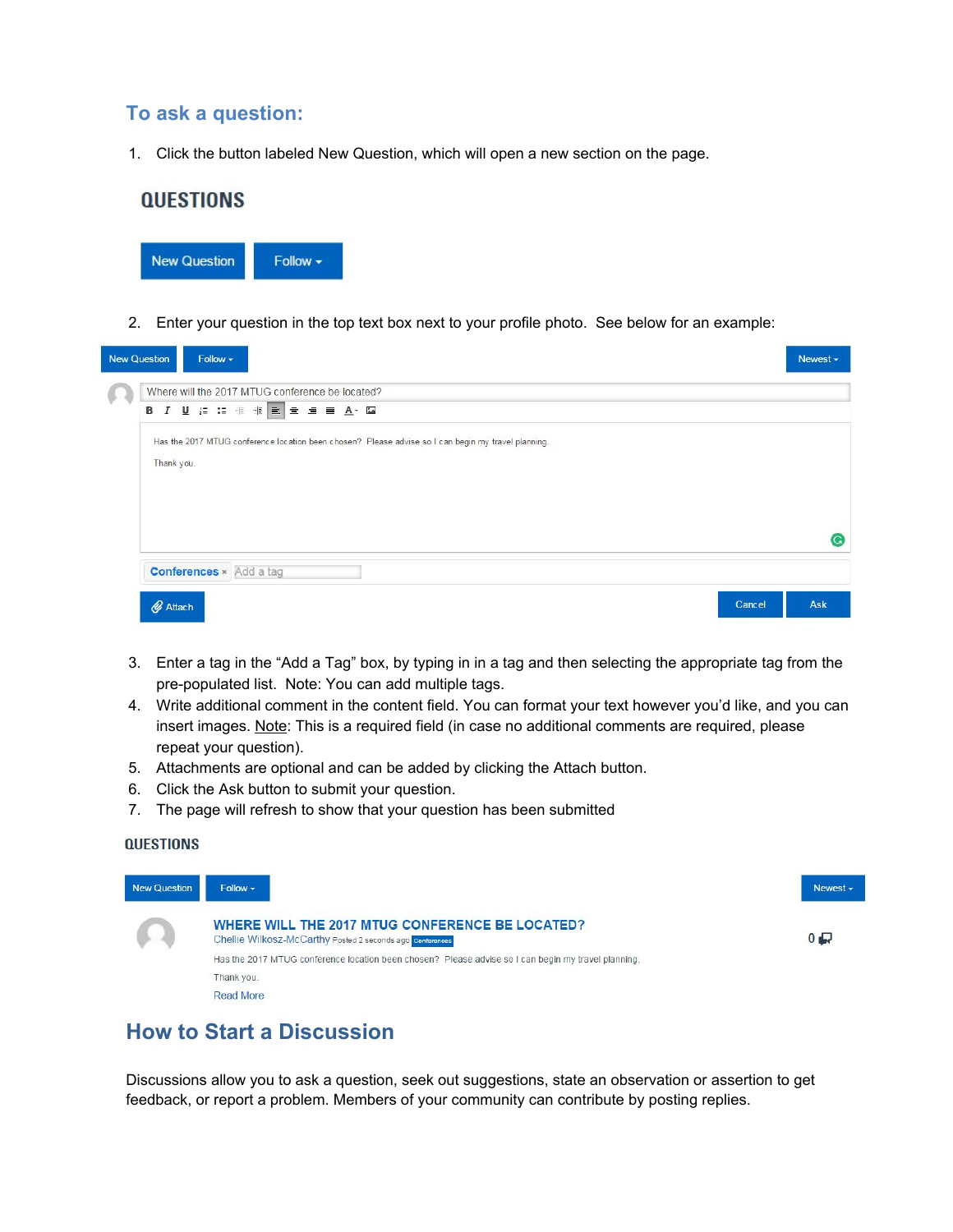1. Navigate to the Discussions tab and click on the Discussions tab.



2. Click on New Post which will open a new window for you to type in your content.

#### **TOPICS**

| Following -<br><b>New Post</b> |        |               |
|--------------------------------|--------|---------------|
| Following -                    |        | Newest $\sim$ |
| Subject                        |        |               |
|                                |        |               |
|                                |        |               |
|                                |        |               |
|                                |        |               |
|                                |        |               |
|                                |        |               |
|                                |        |               |
| Add a tag                      |        |               |
| $2$ Attach                     | Cancel | Post          |
|                                |        |               |

- 3. Enter a subject line into the top text box next to the profile image.
- 4. Include additional comments in the content box. Note: Content in this box is a required item.
- 5. Add tag(s) by typing in text and then select the appropriate tag.
- 6. Attach related files (optional).
- 7. Click the Post button to submit your discussion topic.

Below is an example of a submitted discussion topic.

**SUBSCRIBER / USER FEES:** Greg Eubank Posted 35 days ago Subscriber Information Local Chapter Dashboards Users Sharing Information  $4\Box$ Has anybody out there established a subscriber access fee and or other fee structure for subscribers utilizing your trunking systems? I would like to put together a generic cost estimate, that can be used to model the anticipated cost to provide service to system subscribers. If you can post that here or send it to me directly, I would be very appreciative. In the meantime I will put together a rough estimate that I will share with the group for your constructive criticism and or positive feedback! - Greg - (907) 428-7031Greg.Eubank@Alaska.Gov **Read More** 

# **How to Upload and Modify an Existing Document**

There are two ways to upload a new document into the User Group space. Note: The Drag and Drop option does not allow for a description to be added, but the Create New > Add File does allow for a description to be added. Before you upload/post a new file, please review the saved filename to make sure that the file does not have spaces in it and that the filename is descriptive without a version number. A poor filename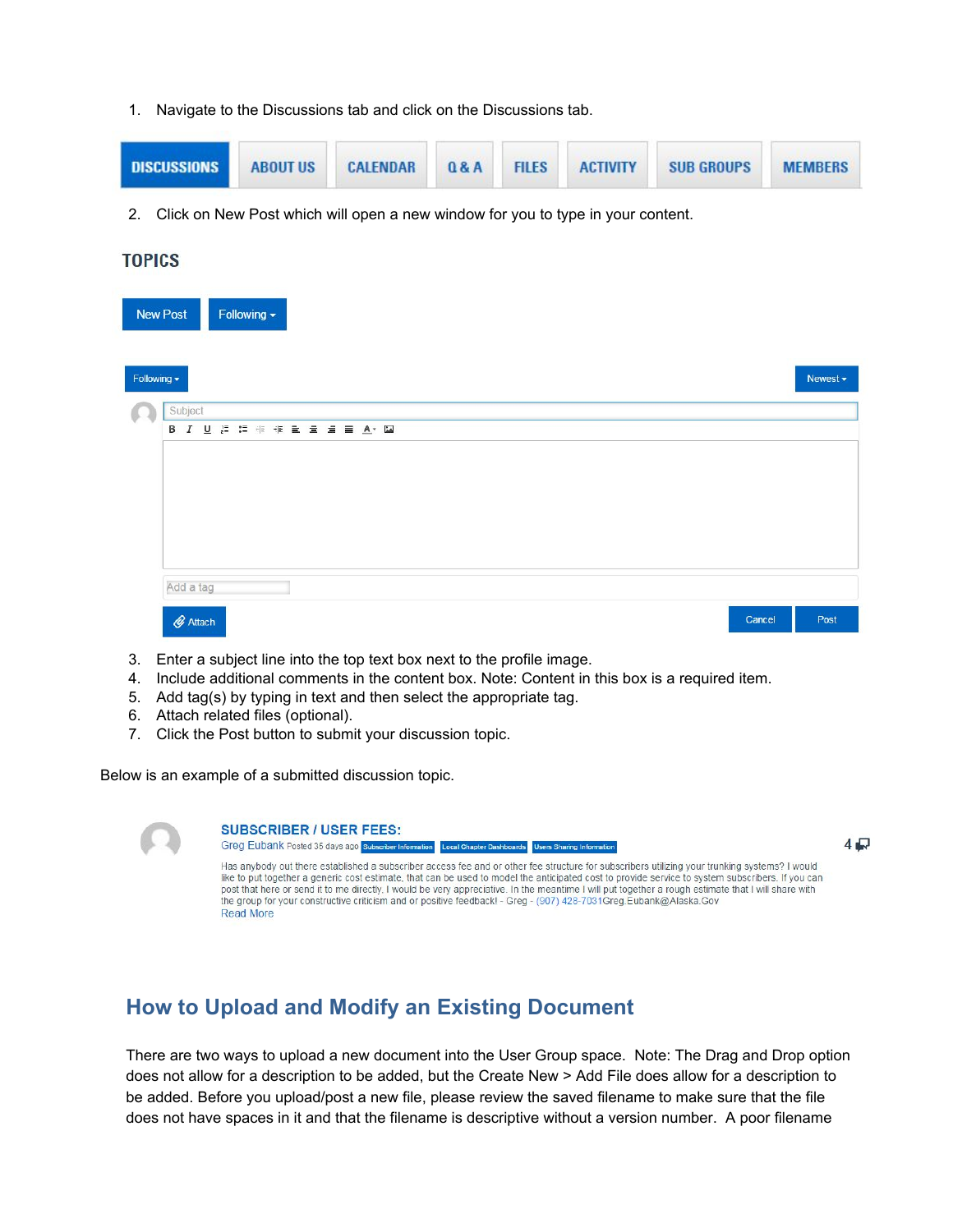example is: meeting-agenda-ver2.pdf, whereas a better name would be mtug-meeting-agenda-april2016.pdf.

#### **To post a document:**

1. Navigate to the Files area in the tabbed navigation and click on the Files.

| <b>DISCUSSIONS</b> | <b>ABOUT US</b> | <b>CALENDAR</b> |  |  | <b>Q&amp;A FILES ACTIVITY</b> | SUB GROUPS | <b>MEMBERS</b> |
|--------------------|-----------------|-----------------|--|--|-------------------------------|------------|----------------|
|--------------------|-----------------|-----------------|--|--|-------------------------------|------------|----------------|

- 2. On the page Select Create New > Add File
- 3. In the pop-up window, locate the file on your computer and enter a brief description of the file. Click OK when finished.

| <b>ADD DOCUMENT</b>         |  |
|-----------------------------|--|
| Choose File No file chosen  |  |
| <b>Document Description</b> |  |
|                             |  |
| <b>Close</b><br>OK          |  |

- 4. Alternatively, you can select the Drag and Drop feature to upload a document. Note: If you choose this option, you will not be given the option to add in a description. The description will automatically be listed as the filename.
- 5. After you click the OK button, the page will refresh and then the page will display the uploaded document on the page. See below screenshot.. The top document was added by Drag and Drop and the second one listed was added by the Create File>Add File option.

| File<br><b>Type</b> | <b>Name</b>                                         | <b>Description</b>                                                 | <b>Last Updated</b>                        | Rating                      |
|---------------------|-----------------------------------------------------|--------------------------------------------------------------------|--------------------------------------------|-----------------------------|
|                     | xyz-workshop-notes-november-2016-<br>conference.pdf | xyz-workshop-notes-november-2016-<br>conference.pdf                | 2 seconds ago Chellie Wilkosz-<br>McCarthy | 0.00 out of 5 stars (0)     |
|                     | meeting-presentation-April2016-<br>conference.pdf   | Meeting presentation from the April 2016<br>conference in Florida. | 9 minutes ago Chellie Wilkosz-<br>McCarthy | $0.00$ out of 5 stars $(0)$ |

## **To amend/modify an existing document:**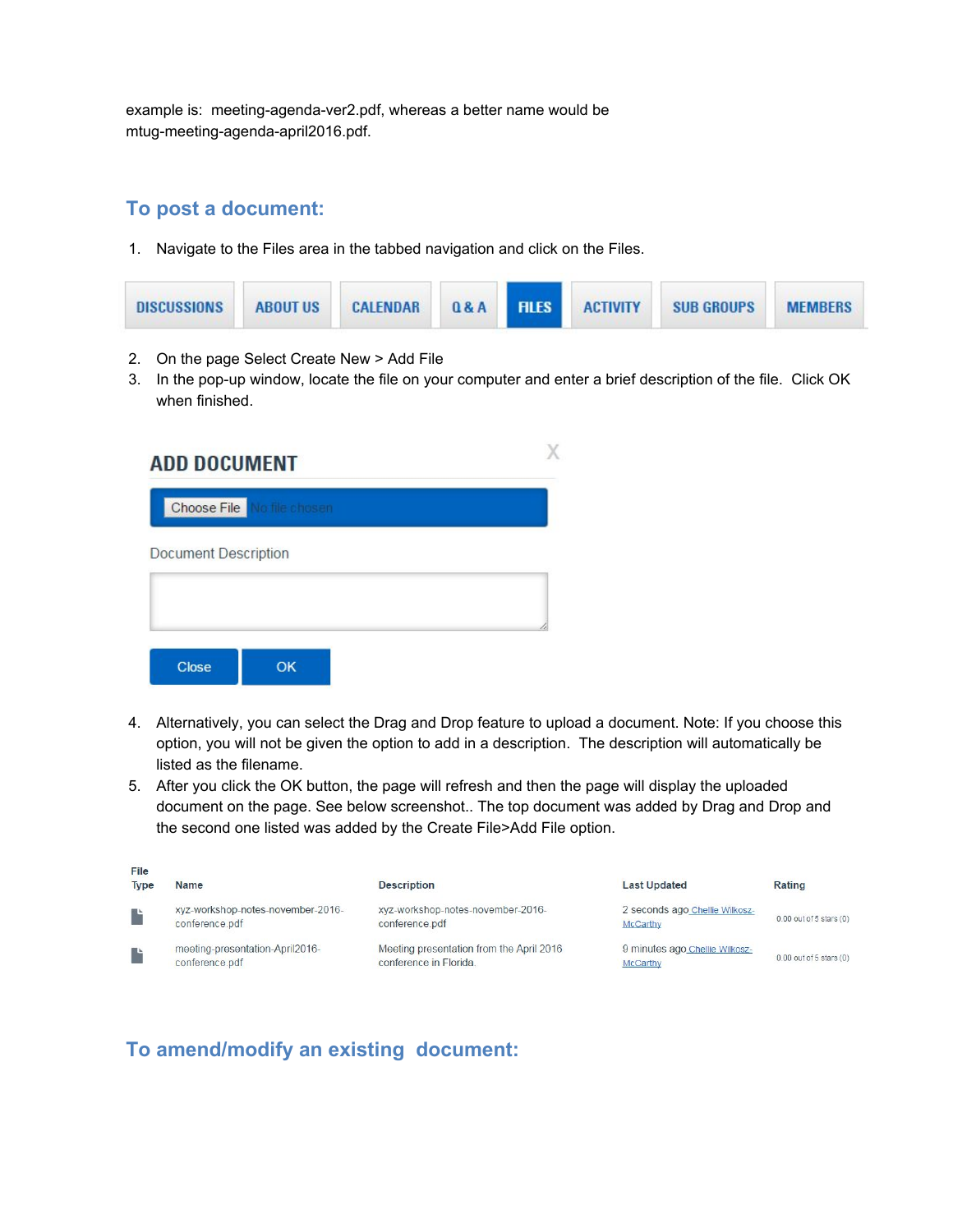A document description can be edited and tags can be added after a document is uploaded. Please note that you cannot modify documents uploaded by others.

1. To modify an existing document you need to locate the document, and the easiest way to do this is by looking in the Files section. The other option to locate a file is to do a search query using the Search box located in the blue navigation bar at the top of the page. Using the tabbed navigation, click on Files.

| <b>ABOUT US</b><br><b>DISCUSSIONS</b> | <b>CALENDAR 0&amp;A FILES ACTIVITY</b> | <b>SUB GROUPS</b><br><b>MFMBFRS</b> |
|---------------------------------------|----------------------------------------|-------------------------------------|
|---------------------------------------|----------------------------------------|-------------------------------------|

2. When you see the file that needs to be modified, click on it once and then click on Details box located directly above the file.

|                     | <b>Delete</b> | <b>Details</b> | View                              | Download                                            |                                             |                             |
|---------------------|---------------|----------------|-----------------------------------|-----------------------------------------------------|---------------------------------------------|-----------------------------|
| File<br><b>Type</b> | <b>Name</b>   | ΜĻ             |                                   | <b>Description</b>                                  | <b>Last Updated</b>                         | Rating                      |
| r                   |               | conference.pdf | xyz-workshop-notes-november-2016- | xyz-workshop-notes-november-2016-<br>conference.pdf | 24 minutes ago Chellie Wilkosz-<br>McCarthy | $0.00$ out of 5 stars $(0)$ |

3. Then click Edit, which will open up a pop-up window where you can edit the description and/or add tags. Click the OK button when you are finished to save the changes.

| <b>New Document Description</b> |                                                 |
|---------------------------------|-------------------------------------------------|
|                                 | xyz-workshop-notes-november-2016-conference.pdf |
|                                 |                                                 |
| Tags                            |                                                 |

4. After clicking the OK button, the page will refresh and your changes will be visible on the page.

# **How to Follow People and Discussions**

#### **To follow people:**

1. Locate the person that you would like to follow by searching for the person through the Members area which can be found in the tabbed navigation.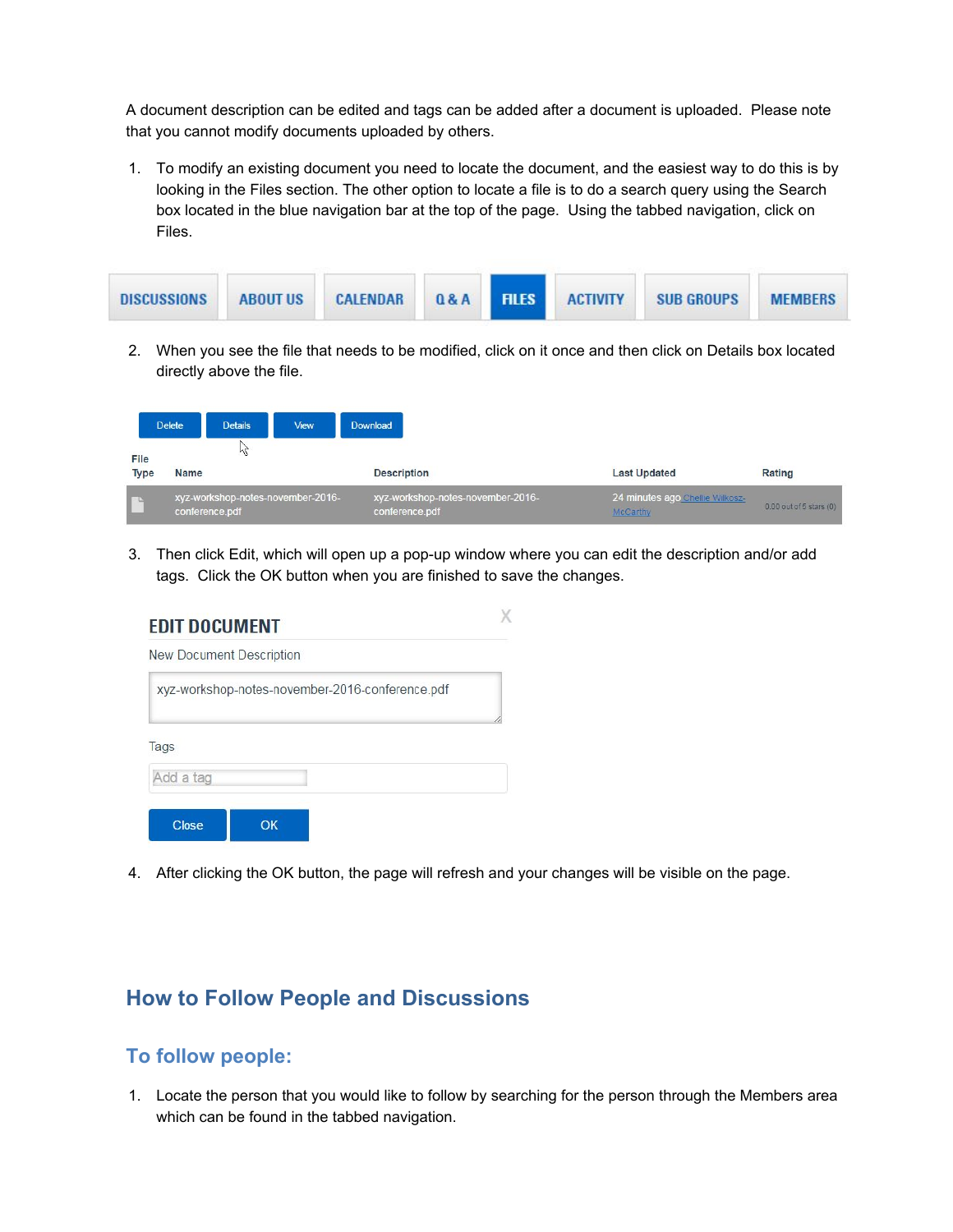- 2. When you have located the person, click through to his/her profile page.
- 3. On his/her profile page, click on the blue Follow box and select Activities. The blue box will refresh and the word Follow will change to Following.

| $F$ ollow $\star$       | Following -                  |
|-------------------------|------------------------------|
| Activities <sup>h</sup> | Profile<br><b>Activities</b> |
| Notific ations          |                              |

**Please note!** Followers as previously established in the Communities while hosted on the JIVE platform, have not been migrated to the AEM version of Communities. Please re-establish your Followers/ Following in the new Communities environment.

### **To follow discussions:**

1. Navigate to the Discussions area using the tabbed navigation and click on Discussions.

2. When the page refreshes, click on the blue box called Follow and select your choice(s). The box will refresh after you selections are accepted and the box will change to the word Following.



- Activities: New discussions will appear in your My Activities feed.
- Notifications: New discussions will appear in your Notifications feed.
- Email Subscriptions: New discussions will be sent to the email address provided in your profile. Note: Email notifications need to be enabled under your Notification settings.

# **How to Send a Message**

The messaging area is designed to look like a mailbox with simple features: an Inbox, Trash, and Sent Items. You also have the ability to delete, and tag items as read, or unread. To access Messages,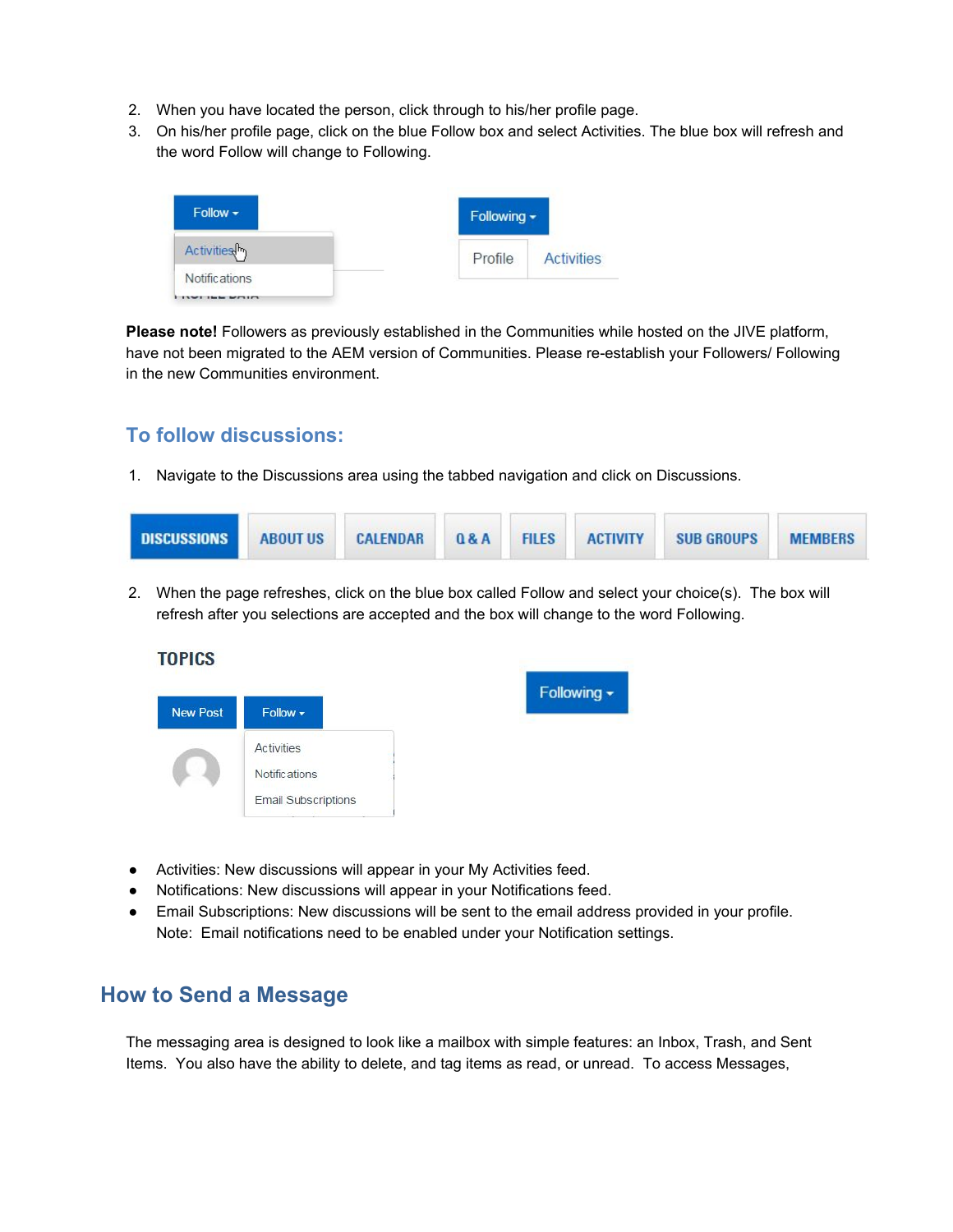navigate to Messages in the blue navigation bar and click on Messages..



1. Click on the blue box New Message, which will then open up a new window to compose a message.

| $\mathcal{Q}$<br>To                           |                |
|-----------------------------------------------|----------------|
| Subject                                       |                |
| Chellie Wilkosz-McCarthy Dec-01-2016 12:07:41 |                |
| $\mathscr Q$ Attach File                      | Send<br>Cancel |

2. In the To line, start typing a person's name and then select the person from the listing of pre-populated names. Note: You can send the message to more than one person.



- 3. In the Subject line, type a subject.
- 4. In the large text box, type in your message.
- 5. To send the message, click the Send button.
- 6. To verify that the message was sent, check your Sent Items. All Sent messages will display on the page in a summarize view. To see the entire message, click on the text in the message.

Select: All, Read, Unread, None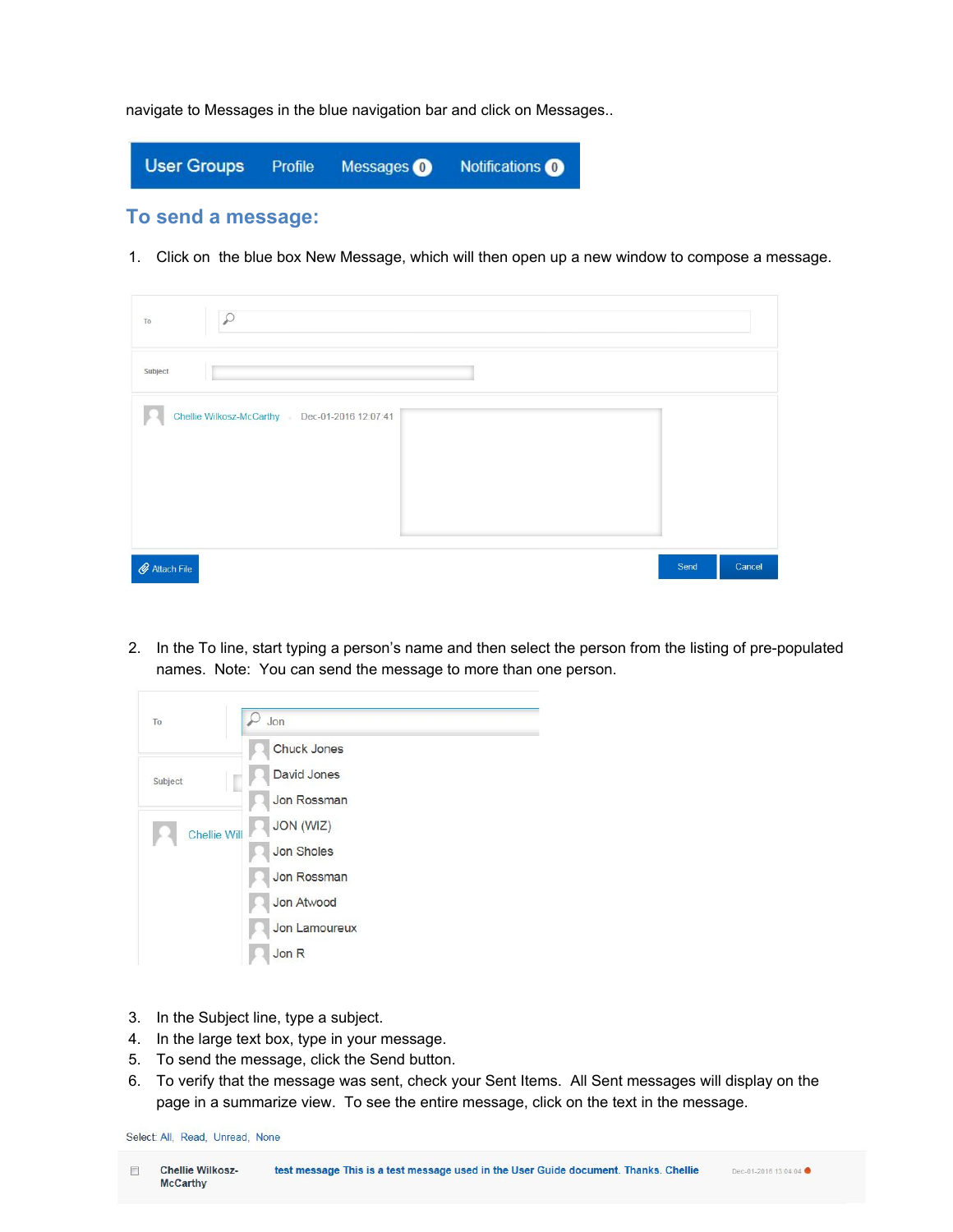7. A new window will open and you can view the entire message. From this window, you can also reply, forward, and scroll through all of your messages.

| Inbox                    | Sent Items                                                     | <b>Trash</b>                                                                                                |                  |                |                             |
|--------------------------|----------------------------------------------------------------|-------------------------------------------------------------------------------------------------------------|------------------|----------------|-----------------------------|
|                          |                                                                | New Message                                                                                                 |                  |                |                             |
|                          |                                                                |                                                                                                             | Reply            |                |                             |
|                          |                                                                |                                                                                                             | <b>Reply All</b> |                |                             |
|                          |                                                                |                                                                                                             | Forward          |                |                             |
|                          |                                                                |                                                                                                             | <b>Delete</b>    |                |                             |
| test message<br>$\Omega$ | Chellie Wilkosz-McCarthy<br>1 minute ago<br>Thanks.<br>Chellie | Between Chellie Wilkosz-McCarthy and Jon Rossman<br>This is a test message used in the User Guide document. |                  |                |                             |
|                          |                                                                |                                                                                                             |                  | <b>≮</b> Newer | Older $\blacktriangleright$ |